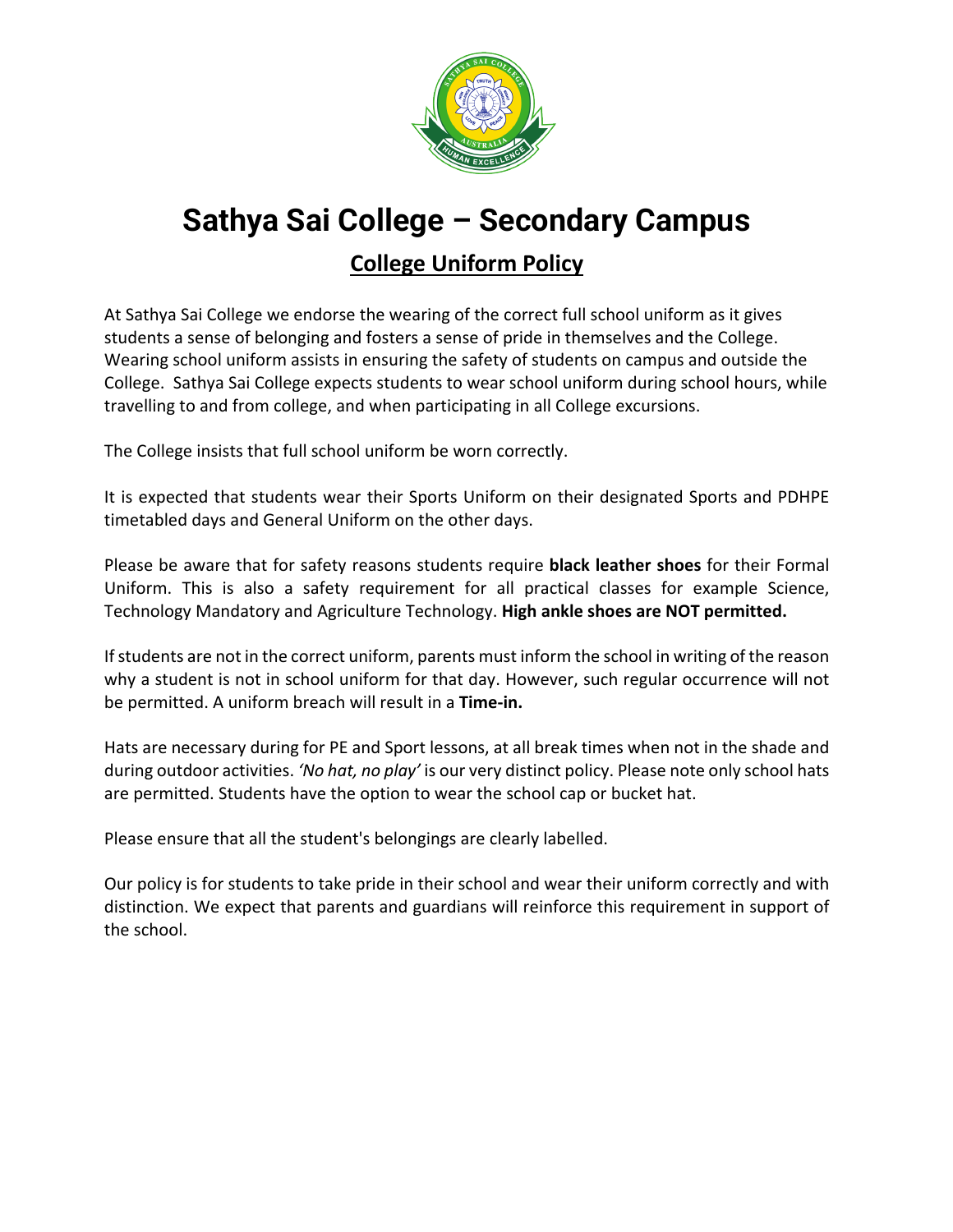#### **Hair**

Students are expected to be neat at all times. Students whose hair is touching their shoulders must have it tied back. Hair accessories are to be in College colours. There are to be no extreme hairstyles in cut, style or colour. Bright, lurid rinses and bleaches are not permitted.

#### **Accessories**

Wearing of accessories should be kept to a minimum for both safety and security reasons. The following are acceptable:

- Watches
- Simple gold or silver ear studs or sleepers (ear lobe only; maximum of two per ear)
- One simple gold or silver ring
- One single, thin neck chain with or without a small simple pendant worn under the shirt (unseen)
- One gold or silver bracelet

Students may be requested to remove jewellery items during practical lessons or as requested by a teacher.

The wearing of dangling earrings, plastic keepers, eyebrow, lip, nose or other facial piercings is not permitted at the school.

No anklets are allowed.

Make–up and false nails/nail polish are not permitted.

If a student is required to wear jewellery for religious or cultural purposes, please contact the school principal to discuss this.

#### **Excess and Non-regulation clothing or Jewellery**

If a student is wearing an item of clothing that is non-regulation, they will be asked to exchange it at the school office for the equivalent school item e.g. a non-school jumper will be swapped for a school jumper. These items will be swapped back at the end of the day. Any items of jewellery that are not an accepted part of the uniform will be confiscated and held at the front office. All confiscated items will be returned to students at the end of the day.

Any tattoos are not to be visible when wearing the College uniform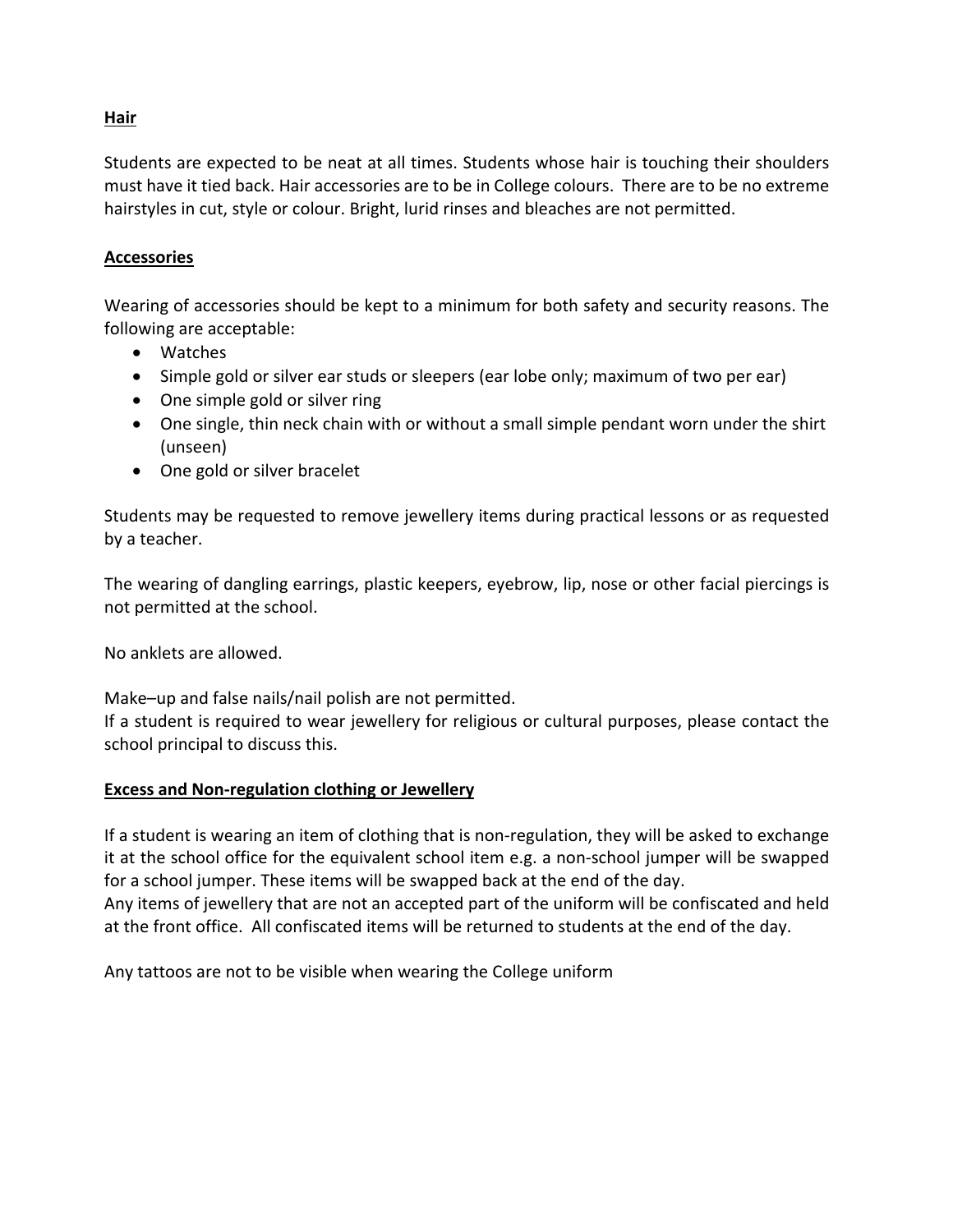#### **Male Uniform**

| <b>Shorts</b> | Shorts knee length, grey                                                                                                                      |  |
|---------------|-----------------------------------------------------------------------------------------------------------------------------------------------|--|
| Shirt         | Shirt with collar, white (Logo on pocket)                                                                                                     |  |
| <b>Belt</b>   | Black with silver buckle                                                                                                                      |  |
| Socks         | Formal Uniform - Long grey socks with green and yellow stripe or<br>white or black or grey crew or ankle length socks.                        |  |
| <b>Shoes</b>  | Black leather lace-up school shoes (Clark or leather jogger style). (skate<br>shoes, canvas, Doc Marten high tops or boots are unacceptable). |  |

#### **Female Uniform**

| Skirt         | Bottle green tartan                                                                                                                           |
|---------------|-----------------------------------------------------------------------------------------------------------------------------------------------|
| <b>Blouse</b> | White Blouse with Logo on pocket                                                                                                              |
| Socks         | White or black ankle socks                                                                                                                    |
| Shoes         | Black leather lace-up school shoes (Clark or leather jogger style). (skate<br>shoes, canvas, Doc Marten high tops or boots are unacceptable). |
| Pants         | Bottle green pants                                                                                                                            |
| <b>Shorts</b> | Navy Blue Shorts                                                                                                                              |

## **Winter Uniform**

| <u>UUIILEI VIIIIVIIII</u> |                                                                                                      |  |
|---------------------------|------------------------------------------------------------------------------------------------------|--|
| Jumper                    | V- neck jumper with school logo                                                                      |  |
| Jacket                    | Zip Fleecy Jacket with school logo                                                                   |  |
| Long pants                | Grey long pants for males & green long pants for females                                             |  |
| Tights/stockings          | Black tights, black / skin colour stockings                                                          |  |
| Undershirt                | Plain white singlet short or long sleeved. Worn underneath the school shirt.<br>No visible markings. |  |

### **Sports Uniform**

| Sports Polo         | Polo shirt with collar (Must be worn for all school sports activities)                                                                                                                                                               |  |
|---------------------|--------------------------------------------------------------------------------------------------------------------------------------------------------------------------------------------------------------------------------------|--|
| Sports Shorts Green | Bottle green corded waisted shorts with zip pocket and school Initials<br>(Must be worn for all school sports activities)                                                                                                            |  |
| Track pants         | Bottle green track pants                                                                                                                                                                                                             |  |
| Cap                 | SSC green cap                                                                                                                                                                                                                        |  |
| Sports Shoes        | Quality joggers with cushioning of the sole of the foot and good ankle<br>support is our requirement. The laces must be done up on top of the tongue<br>of the shoe. Skate Shoes, Vans, flat thin rubber-soled shoes, Dunlop Volleys |  |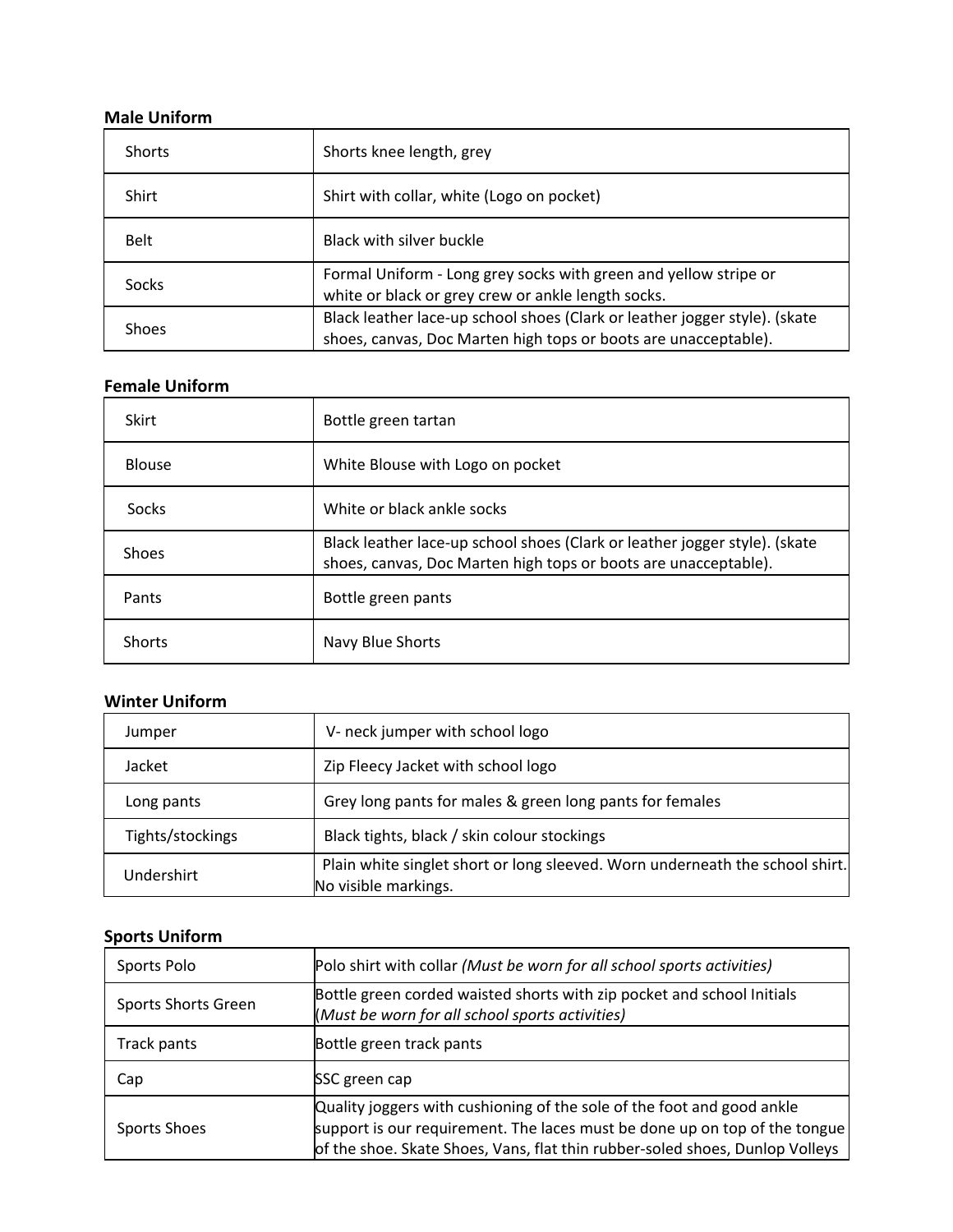|       | and flat sneakers are not acceptable as they do not offer support and safety |  |
|-------|------------------------------------------------------------------------------|--|
|       | for sporting activities. There are no colour requirements for shoes.         |  |
| Socks | White, grey or black socks. Ankle or crew length. Plain without writing      |  |
|       | lor patterns.                                                                |  |

# **Others**

| <b>Hats</b>       | Bottle green soft brim                                                                                                                                                                                 |
|-------------------|--------------------------------------------------------------------------------------------------------------------------------------------------------------------------------------------------------|
| Bags or Back Pack | A two-section bag is good, one section for lunch box and drink (when it<br>spills it doesn't damage books and clothes) and another section for<br>homework folder A4 size, plus hat, track pants, etc. |